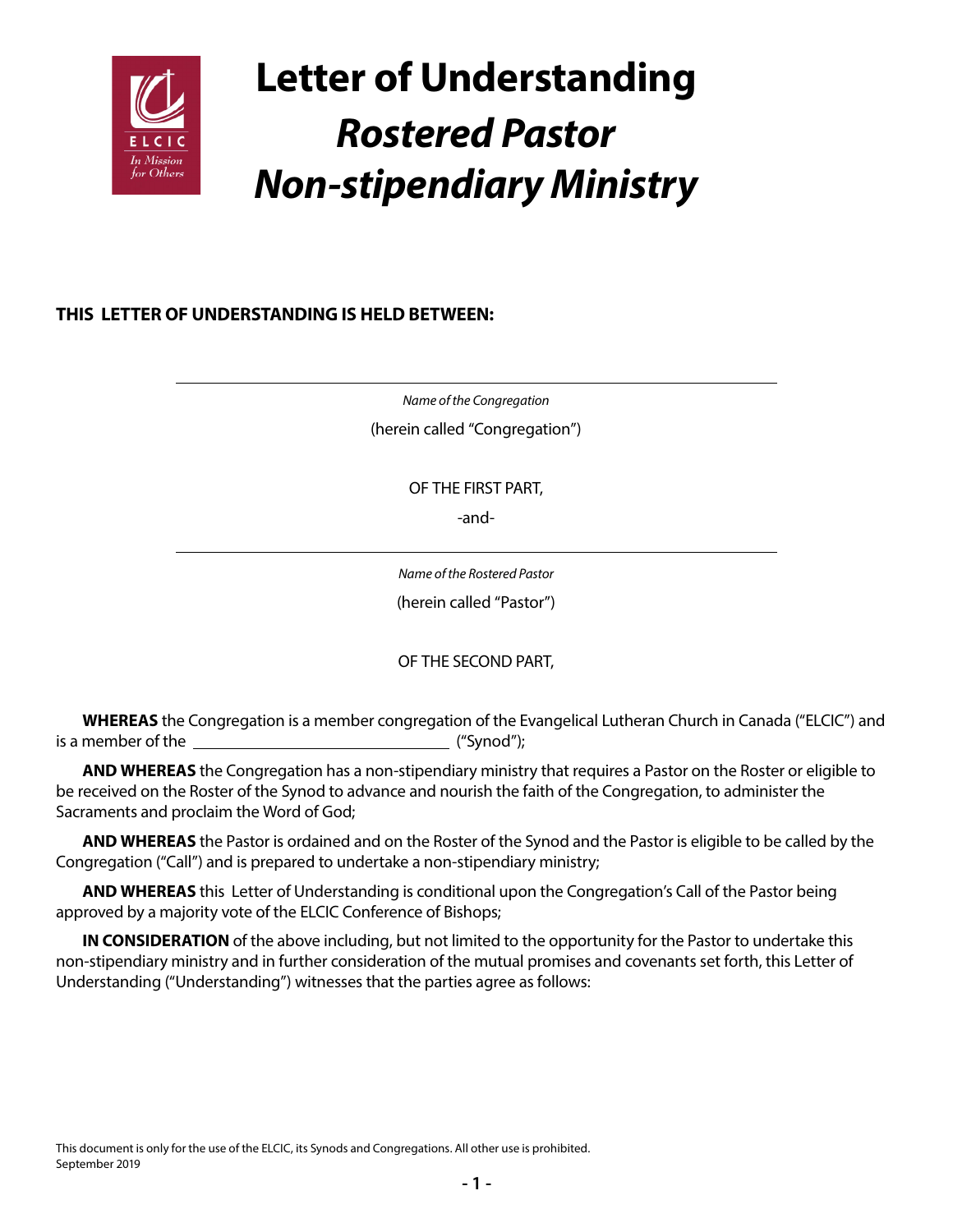#### **PREREQUISITES**

- 1. This Understanding is conditional upon:
	- a. the Congregation's Call being approved by the ELCIC Conference of Bishops and certified by the Bishop of the Synod prior to the commencement of the non-stipendiary ministry;
	- b. the Pastor being eligible for and remaining on the Roster of the Synod;
	- c. the Pastor shall provide to the Congregation a current and satisfactory to the Congregation a criminal record check (in Ontario a Criminal record and judicial matters check); and because this non-stipendiary ministry will require interacting with vulnerable persons meaning a person who, because of their age, a disability or other circumstances, whether temporary or permanent, (a) is in a position of dependency on others, or (b) is otherwise at a greater risk than the general population of being harmed by a person in a position of trust or authority towards them, the Pastor must also provide to the Congregation:
		- i. a Child Abuse Registry Check (if available in the province(s) in which the Pastor has resided in the past three (3) years); and
		- ii. a Vulnerable Sector or Child Intervention Check;
	- d. the Pastor, after being provided the ELCIC Sexual Abuse or Harassment Policy ("Policy"), agreeing to review and abide by the Policy, and signing the Acknowledgement Form that is part of the Policy and returning such to the Synod office.

## **ONGOING OBLIGATIONS OF THE PASTOR & THE CONGREGATION**

- 2. a. During and continuing throughout this Understanding, the Pastor accepts that the following ongoing obligations are required:
	- i. the Pastor must remain in good standing on the Roster of the Synod;
	- ii. the Pastor must conduct the Pastor's affairs in accordance with the Constitution and Bylaws of the ELCIC and the Synod;
	- iii. the Pastor must immediately notify the Congregation if the Pastor is removed from the Roster of the Synod or if the privileges of the Pastor as a Minister on the Roster of the Synod are suspended or terminated;
	- iv. if applicable to the nature of the non-stipendiary ministry the Congregation shall be entitled to require the Pastor to provide current Checks appropriate to the non-stipendiary ministry as set out paragraph 1 and such appropriate Checks shall be satisfactory to the Congregation once every three years at the Congregation's expense, and the Pastor shall comply with such requirement;
	- v. the Pastor must provide the Congregation with certification of participation in 'Healthy Boundaries' training every five years; and
	- vi. the Pastor agrees that the onus is on the Pastor to advise the Congregation immediately if there is any charge or conviction under the Criminal Code of Canada.
	- b. Throughout this Understanding the Congregation accepts the following ongoing obligations to the Pastor:
		- i. to provide the Pastor a place to conduct the non-stipendiary ministry;
		- ii. to provide the Pastor the tools and equipment needed to perform the non-stipendiary ministry ;
		- iii. in conducting the non-stipendiary ministry make sure the Pastor is safe; and
		- iv. to treat the Pastor with respect and make sure the Pastor is not harassed or discriminated against.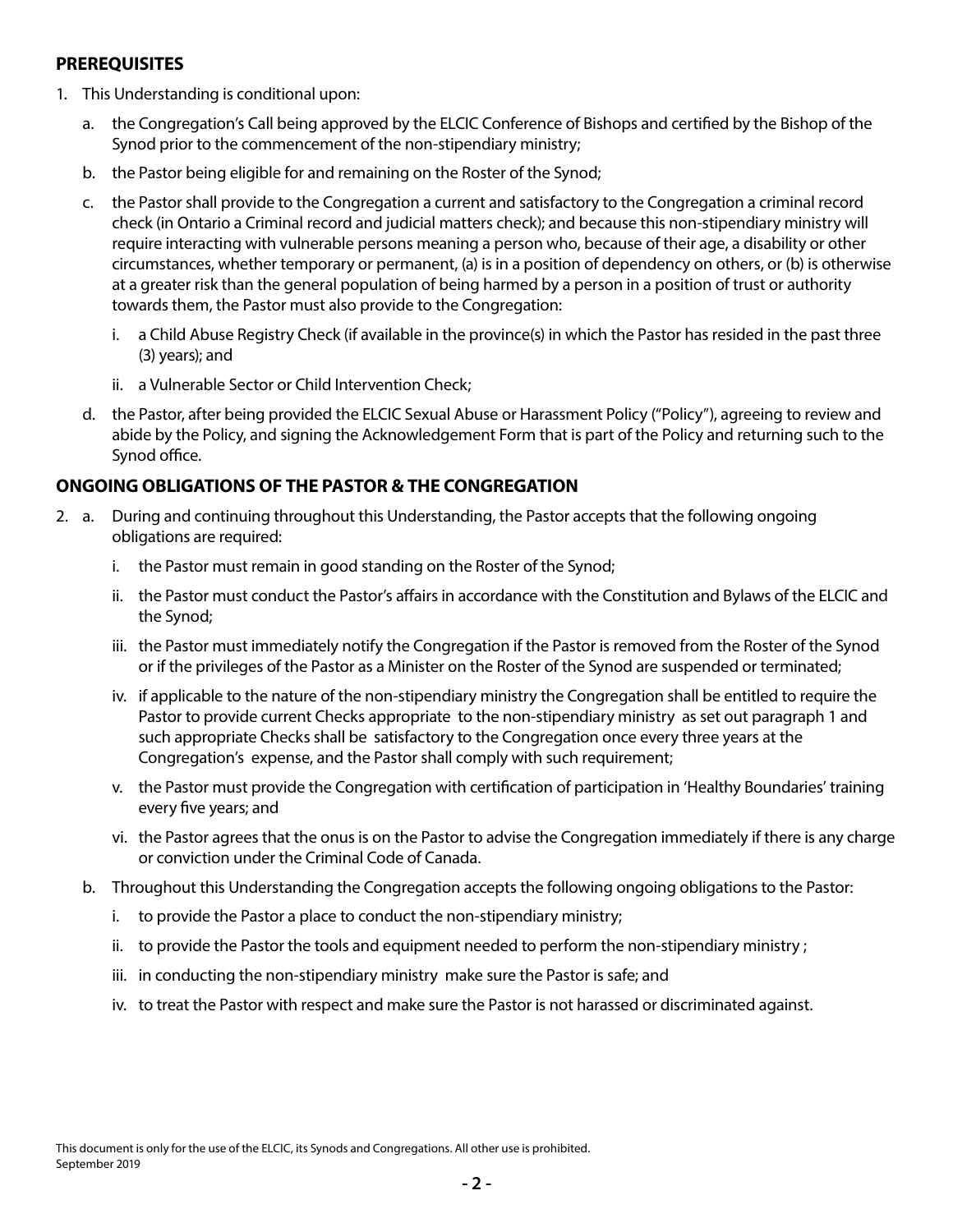## **3. REMUNERATION**

- a. As this a non-stipendiary ministry the Pastor understands and accepts that the services will be provided without remuneration or with a token stipend set out as follows:
	- i. *[Note the stipend here, if any]*; and
	- ii. professional expenses will be paid by the Congregation in accordance with the approved policies.

## **SCOPE OF POSITION & COOPERATION WITH SYNOD**

- 4. a. The nature of this non-stipendiary ministry and this Understanding requires that the Pastor work and cooperate with the Synod and the Bishop of the Synod for the greater good of the ELCIC, the Synod, and Congregation.
	- b. The Pastor shall at all times faithfully, diligently, and to the best of the Pastor's skill, ability, experience and talents, perform the duties related to the non-stipendiary ministry .
	- c. During the term of this Understanding the Pastor shall not participate in any other business, occupation, or become an employee or agent of any corporation, firm or individual, except with the consent, which shall not be unreasonably withheld, of the Congregation and after the Pastor has consulted with the Bishop of the Synod.
	- d. The Pastor shall not participate in any activity, be it professional or personal, that is in conflict with the Pastor's duties to the Congregation.

## **CONFIDENTIALITY**

5. The Pastor acknowledges and agrees that the Pastor has a duty of confidentiality to the Congregation and that the duty includes maintaining the confidentiality of confidential information. "Confidential Information" is defined to include but it is not limited to: information with respect to the financial, business and human resources management of the Congregation. Accordingly, the Pastor undertakes and agrees not to disclose Confidential Information to any person not authorized to receive the Confidential Information without the express written permission of the Congregation, and that the Pastor shall use the Pastor's best efforts to maintain the secrecy of all of the Confidential Information.

The Pastor agrees that this duty of confidentiality survives the termination of this Understanding and this nonstipendiary ministry.

#### **TERM**

6. The Pastor's non-stipendiary ministry for the Congregation shall commence on the \_\_\_\_\_\_\_\_\_\_\_\_\_\_\_\_\_\_\_\_\_\_\_\_\_day of

, 20 \_\_\_\_\_\_ and shall continue until concluded in accordance with this Understanding.

#### **TERMINATION**

7. The parties agree that this Understanding and the non-stipendiary ministry can be terminated by either party upon thirty (30) days advance notice to the other party.

## **TERMINATION CAUSE**

8. This Understanding and the non-stipendiary ministry of the Pastor may be terminated by the Congregation at any time without notice or payment in lieu of notice forthwith upon the Congregation providing to the Pastor written notice of termination for cause. For the purposes hereof the term "cause" shall mean any act or omission which would: be a material breach of any provision of this Understanding; a disclosure of any Confidential Information by the Pastor; any act or omission that is not in the best interests of the Congregation and/or the ELCIC including but not limited to negatively impacting the reputation of the Congregation and/or the ELCIC.

#### **DISCIPLINE**

9. The grounds for discipline and the disciplinary procedures set out in the Constitution and Bylaws of the ELCIC and the Manual Re Discipline for Rostered Ministers shall apply to the Pastor including but not limited to disciplinary penalties such as suspension or removal from the Roster as well as any right of appeal available to the Pastor with respect to such.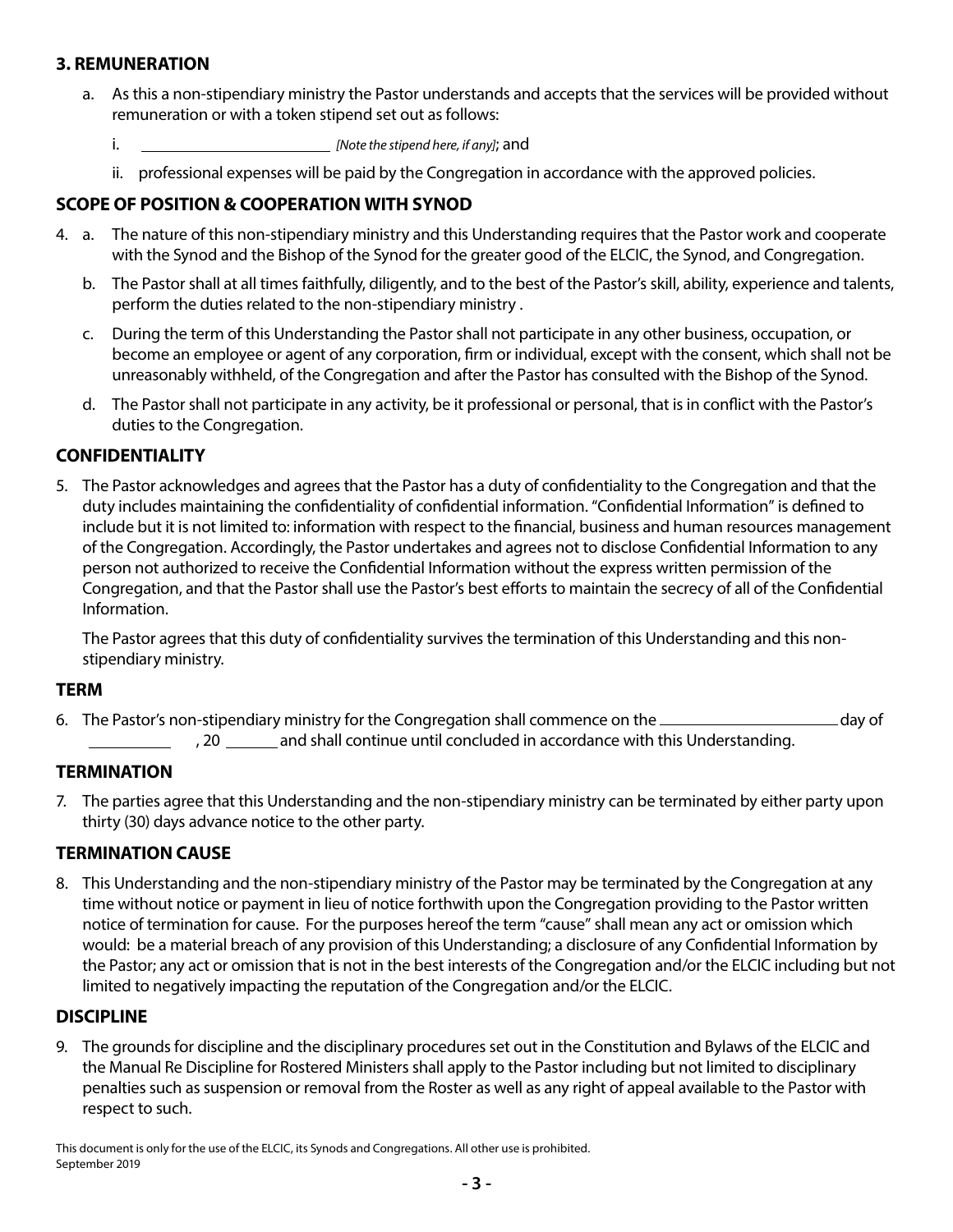#### **GOVERNING LAW**

10. This Understanding shall be construed in accordance with the laws of the Province [territory] of and the laws of Canada as applicable.

### **NOTICES**

11. Where by this Understanding any notice is to be or may be given by one party to the other, such notice may be personally delivered or may be given by registered mail and shall be deemed to have been effectively given if sent by registered mail, postage prepaid, correctly addressed to the party to whom such notice is to be given, and any such notice when so mailed shall be deemed to have been received four (4) days after it was mailed.

#### **RETURN OF MATERIALS**

12. All files, forms, books, materials, written correspondence, memoranda, documents, manuals, computer disks and software products in any form or media whatsoever pertaining to the affairs and interests of the Congregation that may come into the possession or control of the Pastor shall at all times remain the property of the Congregation. On termination of this non-stipendiary ministry for any reason, the Pastor agrees to deliver promptly to the Congregation all such property of the Congregation in the possession of the Pastor or directly or indirectly under the control of the Pastor. The Pastor agrees not to make for personal or business use, reproductions or copies of any such property or other property of the Congregation.

Notwithstanding anything in this Understanding or at common law the parties agree that the Pastor as original author of any sermon or other work used to minister to the Congregation shall remain the owner of the copyright and intellectual property with respect to such.

## **PRIVACY**

13. The Congregation collects personal information about the Pastor:

- a. the Pastor's personal information is collected, used and disclosed for the initiation, management and conclusion of this non-stipendiary ministry and this Understanding;
- b. the Congregation only discloses personal information with third parties as required and for the purpose noted above or as required or permitted by applicable law;
- c. the Pastor is entitled to review and correct personal information the Congregation has collected about the Pastor by communicating with the Chair of the Congregational Council; and
- d. by signing this Understanding, the Pastor consents to the Congregation collecting, using and disclosing the Pastor's personal information as detailed above.

## **LETTER OF UNDERSTANDING SIGNED IN COUNTERPARTS**

14. This Understanding may be executed and delivered (by original, facsimile or electronic transmission) in multiple counterparts each of which shall be deemed to be an original and all of which together shall constitute one and the same understanding.

#### **TIMING FOR ACCEPTANCE OF THE LETTER OF UNDERSTANDING**

15. For this Understanding to be binding both parties are required to sign the Letter of Understanding on or before the  $\frac{1}{2}$  day of the month of  $\frac{1}{2}$ , 20 .

#### **LEGAL ADVICE**

16. The Pastor acknowledges that the Pastor has obtained, or has had an opportunity to seek, independent legal advice in connection with the negotiation and execution of this Understanding, and further acknowledges that the Pastor has read, understands, and agrees to be bound by all of the terms and conditions contained herein.